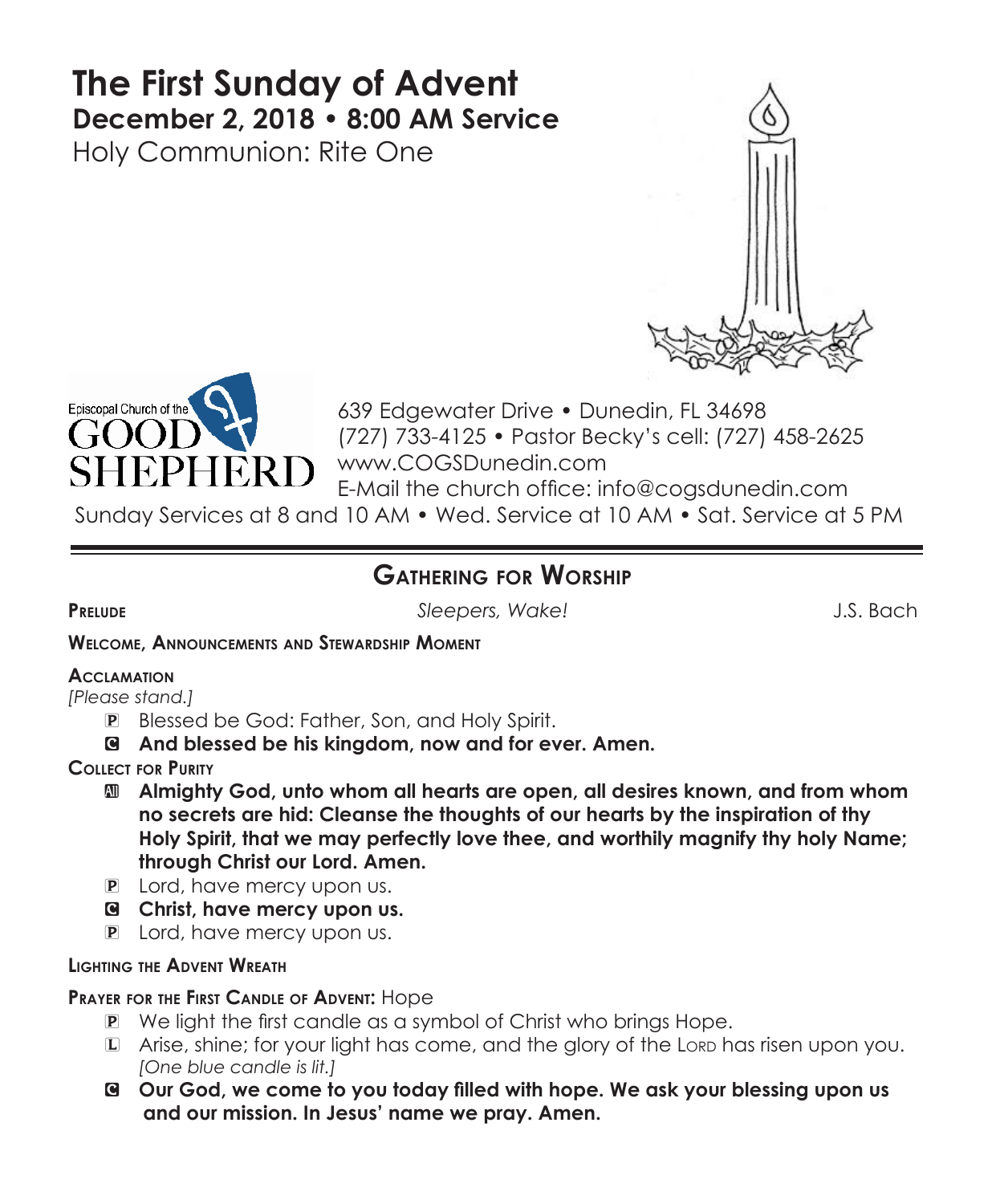**Collect of the Day**

- P The Lord be with you.
- C **And with thy Spirit.**
- P Let us pray... Stir up your power, Lord Christ, and come. By your merciful protection alert us to the threatening dangers of our sins, and redeem us for your life of justice, for you live and reign with the Father and the Holy Spirit, one God, now and forever.
- C **Amen.**

# **WORD OF GOD**

**The Readings:** Jeremiah 33:14–16 • Psalm 25:1–9 • 1 Thessalonians 3:9–13 • Luke 21:25–36 *[Please be seated.]*

The First Reading

L *The First Reading is taken from Jeremiah, chapter 33…*

 The time is coming, declares the Lord, when I will fulfill my gracious promise with the people of Israel and Judah. In those days and at that time, I will raise up a righteous branch from David's line, who will do what is just and right in the land. In those days, Judah will be saved and Jerusalem will live in safety. And this is what he will be called: The Lord Is Our Righteousness.

- L The Word of the Lord.
- C **Thanks be to God.**

The Psalm: *[read responsively*, **L** Lector/**G** Congregation]

- L *We will read responsively from Psalm 25…*
- $\mathbb D$  To you, O Lord, I lift up my soul; my God, I put my trust in you; let me not be humiliated, nor let my enemies triumph over me.
- C **Let none who look to you be put to shame; let the treacherous be disappointed in their schemes.**
- $L$  Show me your ways, O Lord, and teach me your paths.
- C **Lead me in your truth and teach me, for you are the God of my salvation; in you have I trusted all the day long.**
- L Remember, O Lorp, your compassion and love, for they are from everlasting.
- C **Remember not the sins of my youth and my transgressions; remember me according to your love and for the sake of your goodness, O Lord.**
- L Gracious and upright is the Lord; therefore he teaches sinners in his way.
- C **He guides the humble in doing right and teaches his way to the lowly.**
- $L$  All the paths of the Lorp are love and faithfulness to those who keep his covenant and his testimonies.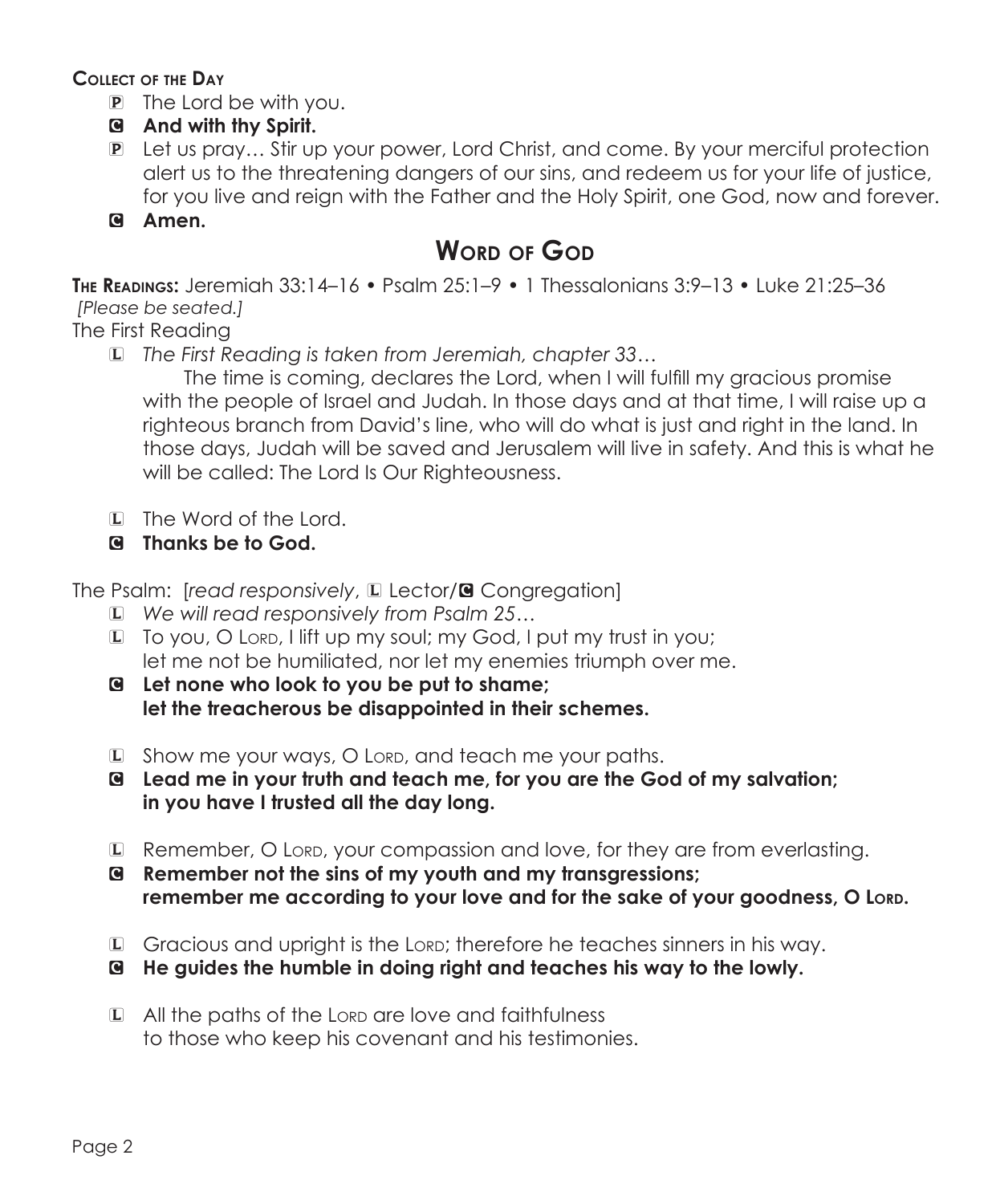The Second Reading:

L *The Second Reading is taken from 1 Thessalonians, chapter 3…*

 How can we thank God enough for you, given all the joy we have because of you before our God? Night and day, we pray more than ever to see all of you in person and to complete whatever you still need for your faith. Now may our God and Father himself and our Lord Jesus guide us on our way back to you. May the Lord cause you to increase and enrich your love for each other and for everyone in the same way as we also love you. May the love cause your hearts to be strengthened, to be blameless in holiness before our God and Father when our Lord Jesus comes with all his people. Amen.

- L The Word of the Lord.
- C **Thanks be to God.**

The Gospel:

*[Please stand.]*

- D The Holy Gospel of our Lord Jesus Christ according to Luke.
- C **Glory be to thee, O Lord.**
- D [Jesus said,] "There will be signs in the sun, moon, and stars. On the earth, there will be dismay among nations in their confusion over the roaring of the sea and surging waves. The planets and other heavenly bodies will be shaken, causing people to faint from fear and foreboding of what is coming upon the world. Then they will see the Human One coming on a cloud with power and great splendor. Now when these things begin to happen, stand up straight and raise your heads, because your redemption is near."

 Jesus told them a parable: "Look at the fig tree and all the trees. When they sprout leaves, you can see for yourselves and know that summer is near. In the same way, when you see these things happening, you know that God's kingdom is near. I assure you that this generation won't pass away until everything has happened. Heaven and earth will pass away, but my words will certainly not pass away.

 "Take care that your hearts aren't dulled by drinking parties, drunkenness, and the anxieties of day-to-day life. Don't let that day fall upon you unexpectedly, like a trap. It will come upon everyone who lives on the face of the whole earth. Stay alert at all times, praying that you are strong enough to escape everything that is about to happen and to stand before the Human One."

- D The Gospel of the Lord.
- C **Praise be to thee, O Christ.**

**SERMON Becky Robbins-Penniman** 

```
[Please be seated.]
```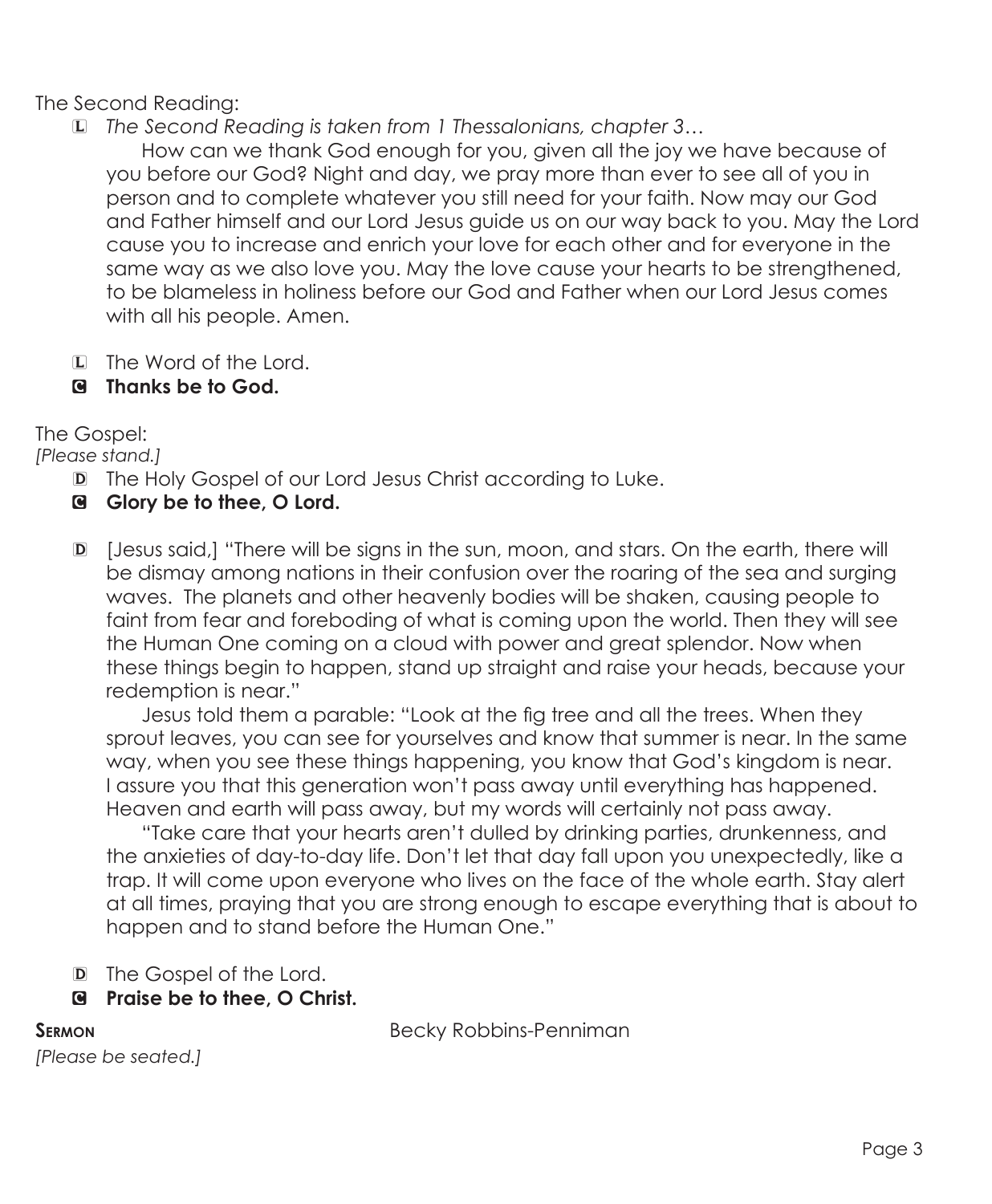## **Nicene Creed**

*[Please stand.]*

C **We believe in one God, the Father, the Almighty, maker of heaven and earth, of all that is, seen and unseen.** 

**We believe in one Lord, Jesus Christ, the only Son of God, eternally begotten of the Father, God from God, Light from Light, true God from true God, begotten, not made, of one Being with the Father. Through him all things were made. For us and for our salvation he came down from heaven: by the power of the Holy Spirit he became incarnate from the Virgin Mary, and was made man. For our sake he was crucified under Pontius Pilate; he suffered death and was buried. On the third day he rose again in accordance with the Scriptures; he ascended into heaven and is seated at the right hand of the Father. He will come again in glory to judge the living and the dead, and his kingdom will have no end.**

**We believe in the Holy Spirit, the Lord, the giver of life, who proceeds from the Father and the Son. With the Father and the Son he is worshiped and glorified. He has spoken through the Prophets. We believe in one holy catholic and apostolic Church. We acknowledge one baptism for the forgiveness of sins. We look for the resurrection of the dead, and the life of the world to come. Amen.**

## **Prayers of the People**

*[Please sit, stand, or kneel, as you prefer.]*

- D Let us pray for the whole state of Christ's Church and the world.
- L Almighty and everliving God, who in thy holy Word hast taught us to make prayers, and supplications, and to give thanks for all humanity: Receive these our prayers which we offer unto thy divine Majesty, beseeching thee to inspire continually the Universal Church with the spirit of truth, unity, and concord; and grant that all those who do confess thy holy Name may agree in the truth of thy holy Word, and live in unity and godly love. We pray in hope,

## C **Amen. Come, Lord Jesus.**

L Give grace, O heavenly Father, to all bishops, especially to Michael, our Presiding Bishop; Dabney, our Bishop; Barry and Michael, our Assisting Bishops; Becky, our Rector; Cindy, our Deacon; Ann, our Priest Associate; to our companion diocese of the Dominican Republic; to the following churches in the Diocese of Southwest Florida: St. Margaret of Scotland, Sarasota; St. Nathaniel's, North Port; Church of the Good Shepherd, Venice; to the Clearwater Deanery Collaboration Partners; and to all priests, deacons, and the laity in their ministry; that they may, both by their life and doctrine, set forth thy true and lively Word, and rightly and duly administer thy holy Sacraments. We pray in hope,

## C **Amen. Come, Lord Jesus.**

- L And to all thy people give thy heavenly grace, and especially to this congregation here present; that, with meek heart and due reverence, they may hear and receive thy holy Word, truly serving thee in holiness and righteousness all the days of their life. We pray in hope,
- C **Amen. Come, Lord Jesus.**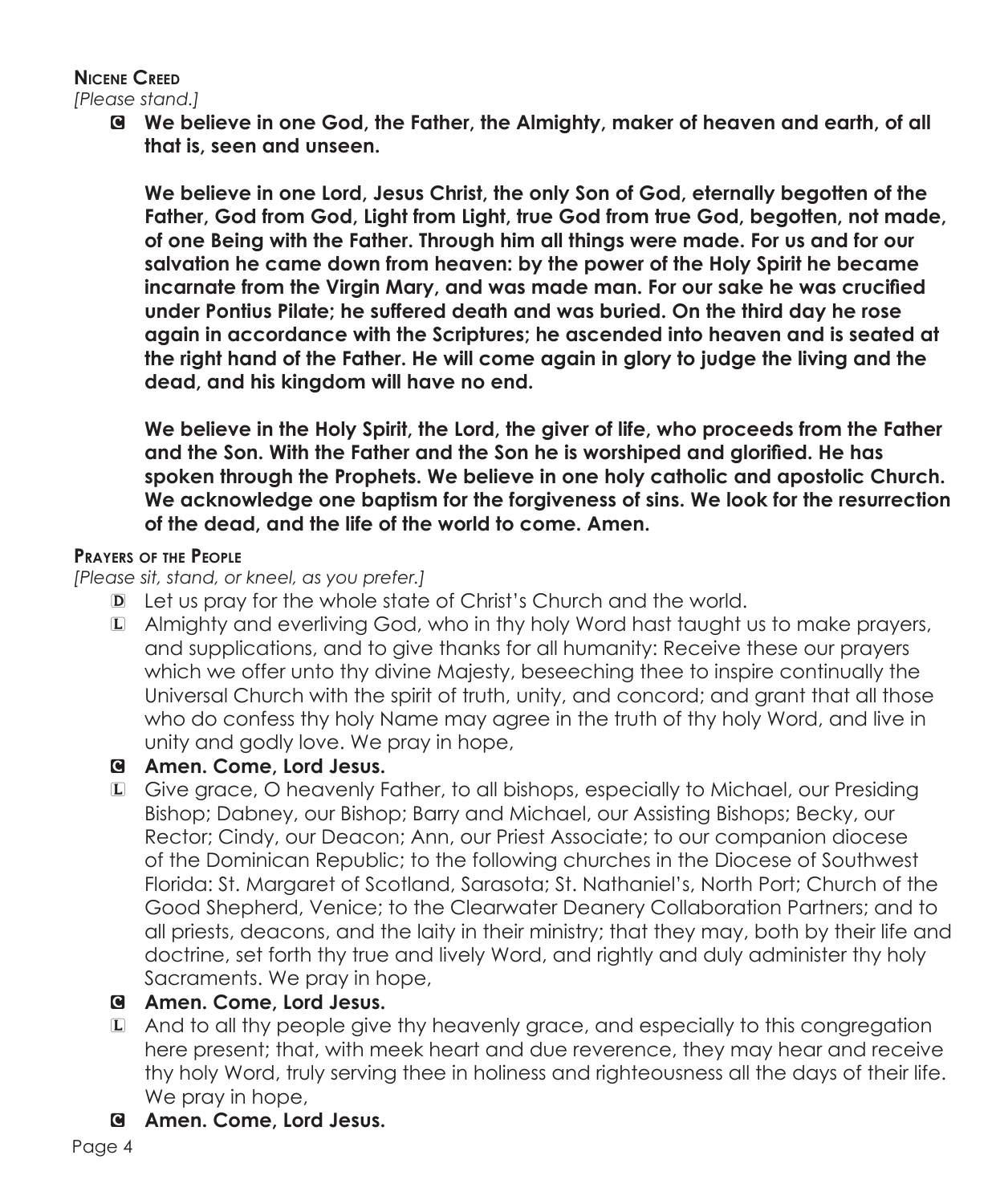L We beseech thee also so to rule the hearts of those who bear the authority of government in this and every land, especially President Trump, that they may be led to wise decisions and right actions for the welfare and peace of the world. We pray that all God's children, especially those in the Middle East, might live in the hope of the world peace for which we are created. We pray in hope,

## C **Amen. Come, Lord Jesus.**

L And we most humbly beseech thee, of thy goodness, O Lord, to comfort and succor [*Add handwritten names from notebook*] and all those who, in this transitory life, are in trouble, sorrow, need, sickness, or any other adversity, especially those listed in the weekly news who have asked for our prayers. I now invite you to pray for others by name, aloud or in your hearts. [*Time is left for people to speak.*] We pray in faith. We pray in hope,

## C **Amen. Come, Lord Jesus.**

L Open, O Lord, the eyes of all people to behold thy gracious hand in all thy works, that, rejoicing in thy whole creation, they may honor thee with their substance, and be faithful stewards of thy bounty. We give thanks for the flowers given to the glory of God. We give thanks for all the blessings of this life, [*especially… read from notebook*]. We pray in hope,

## C **Amen. Come, Lord Jesus.**

L And we also bless thy holy Name for all thy servants departed this life in thy faith and fear, [*especially… add names from notebook*]. Please add names of those on your heart, silently or aloud. [*Time is left for people to speak.*] We beseech thee to grant them continual growth in thy love and service; and to grant us grace so to follow the good examples of all thy saints, that with them we may be partakers of thy heavenly kingdom. We pray in hope,

## C **Amen. Come, Lord Jesus.**

- L Grant these our prayers, O Father, for Jesus Christ's sake, our only Mediator and Advocate.
- C **Amen.**

## **Confession and Forgiveness of Sin**

*[Please stand or kneel, as you choose.]*

- D Let us humbly confess our sins unto Almighty God. [*Silence is kept.]* Most merciful God,…
- C **we confess that we have sinned against thee in thought, word, and deed, by what we have done, and by what we have left undone. We have not loved thee with our whole heart; we have not loved our neighbors as ourselves. We are truly sorry and we humbly repent. For the sake of thy Son Jesus Christ, have mercy on us and forgive us; that we may delight in thy will, and walk in thy ways, to the glory of thy Name. Amen.**
- P Almighty God, our heavenly Father, who of his great mercy hath promised forgiveness of sins to those who with hearty repentance and true faith turn unto him, have mercy upon you, pardon and deliver you from all your sins, confirm and strengthen you in all goodness, and bring you to everlasting life; through Jesus Christ our Lord.
- C **Amen.**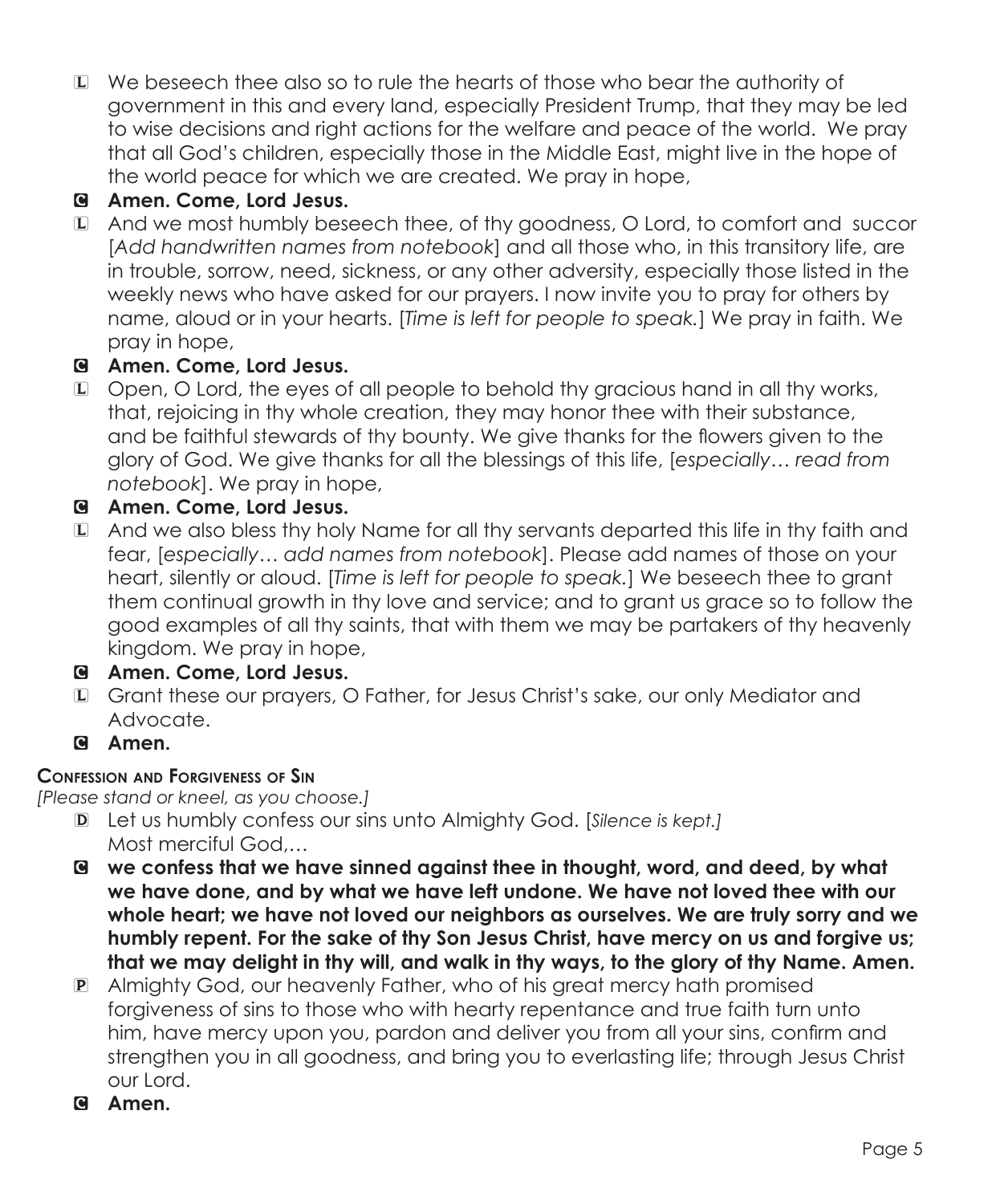#### **Prayers and Blessings**

#### **The Peace**

*[Please stand.]*

- **P** The peace of the Lord be always with you.
- C **And with thy spirit.**

# **The Holy Communion**

#### **Offertory Music**

#### **Offertory Sentence**

D Let us with gladness present the offerings and oblations of our life and labor to the Lord.

*[Please be seated.]*

#### **Presentation of the Offerings**

*[Please stand when the deacon receives the offering.]*

- D As we receive these gifts, we acknowledge:
- C **All things come from thee, O Lord, and of thine own have we given thee.**

**The Great Thanksgiving:** Eucharistic Prayer I

- $\mathbf{P}$  The Lord be with you.
- C **And with thy spirit.**
- **P** Lift up your hearts.
- C **We lift them up unto the Lord.**
- **P** Let us give thanks unto our Lord God.
- C **It is meet and right so to do.**
- P It is very meet, right, and our bounden duty, that we should at all times, and in all places, give thanks unto thee, O Lord, holy Father, almighty, everlasting God. Because thou didst send thy beloved Son to redeem us from sin and death, and to make us heirs in him of everlasting life; that when he shall come again in power and great triumph to judge the world, we may without shame or fear rejoice to behold his appearing. Therefore with Angels and Archangels, and with all the company of heaven, we laud and magnify thy glorious Name; evermore praising thee, and saying,
- C **Holy, holy, holy, Lord God of Hosts: Heaven and earth are full of thy glory. Glory be to thee, O Lord Most High. Blessed is he that cometh in the name of the Lord. Hosanna in the highest.**

*[Please kneel or stand, as you choose.]*

P All glory be to thee, Almighty God, our heavenly Father, for that thou, of thy tender mercy, didst give thine only Son Jesus Christ to suffer death upon the cross for our redemption; who made there, by his one oblation of himself once offered, a full, perfect, and sufficient sacrifice, oblation, and satisfaction, for the sins of the whole world; and did institute, and in his holy Gospel command us to continue, a perpetual memory of that his precious death and sacrifice, until his coming again.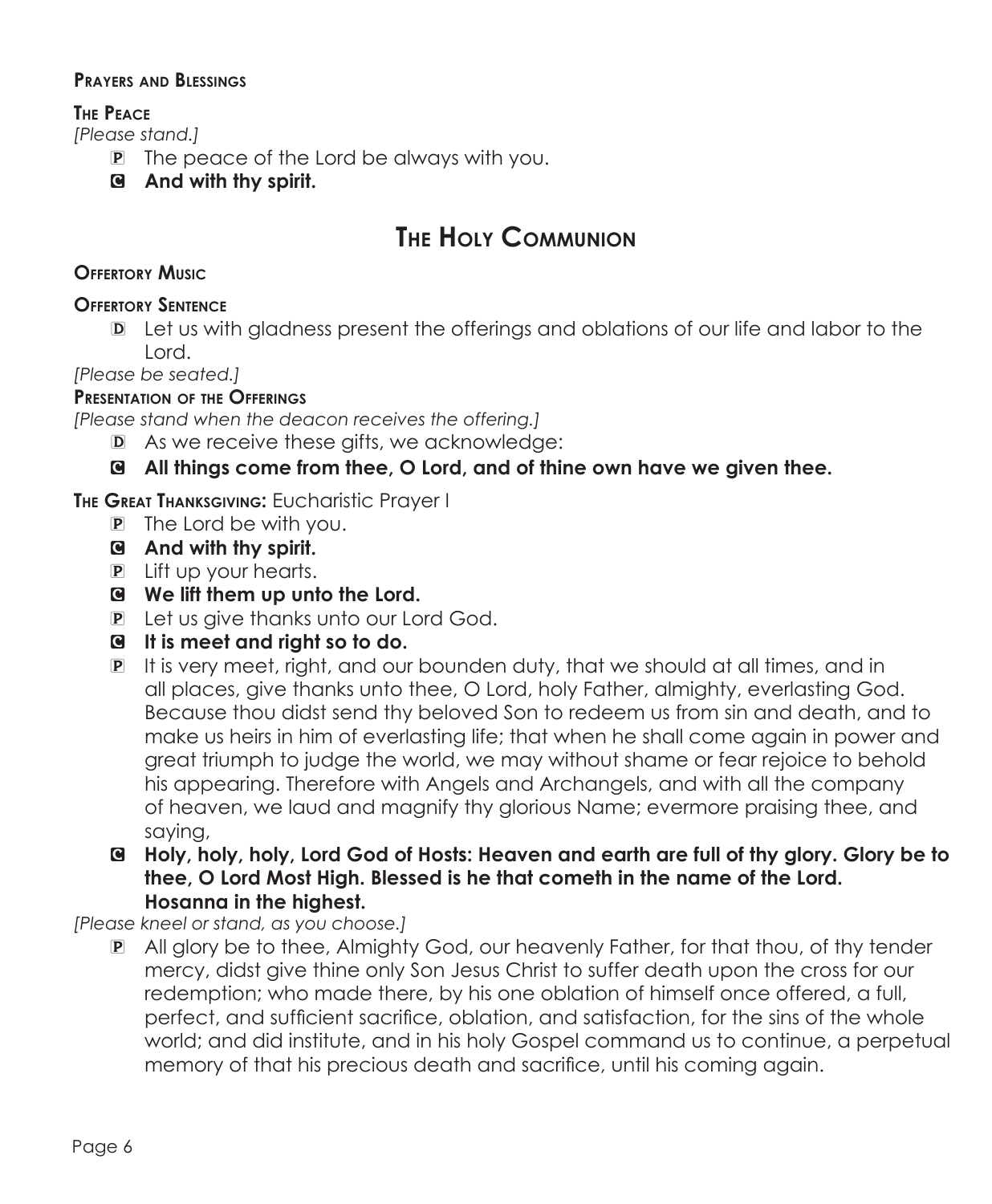$P$  For in the night in which he was betrayed, he took bread; and when he had given thanks, he brake it, and gave it to his disciples, saying, "Take, eat, this is my Body, which is given for you. Do this in remembrance of me."

Likewise, after supper, he took the cup; and when he had given thanks, he gave it to them, saying, "Drink ye all of this; for this is my Blood of the New Testament, which is shed for you, and for many, for the remission of sins. Do this, as oft as ye shall drink it, in remembrance of me."

 Wherefore, O Lord and heavenly Father, according to the institution of thy dearly beloved Son our Savior Jesus Christ, we, thy humble servants, do celebrate and make here before thy divine majesty, with these thy holy gifts, which we now offer unto thee, the memorial thy Son hath commanded us to make; having in remembrance his blessed passion and precious death, his mighty resurrection and glorious ascension; rendering unto thee most hearty thanks for the innumerable benefits procured unto us by the same. And we most humbly beseech thee, O merciful Father, to hear us; and, of they almighty goodness, vouchsafe to bless and sanctify, with the Word and Holy spirit, these thy gifts and creatures of bread and wine; that we, receiving them according to thy Son our Savior Jesus Christ's holy institution, in remembrance of his death and passion, may be partakers of his most blessed Body and Blood.

And we earnestly desire thy fatherly goodness mercifully to accept this our sacrifice of praise and thanksgiving; most humbly beseeching thee to grant that, by the merits and death of thy Son Jesus Christ, and through faith in his blood, we, and all thy whole Church, may obtain remission of our sins, and all other benefits of his passion.

C **And here we offer and present unto thee, O Lord, our selves, our souls and bodies, to be a reasonable, holy, and living sacrifice unto thee; humbly beseeching thee that we, and all others who shall be partakers of this Holy Communion, may worthily receive the most precious Body and Blood of thy son Jesus Christ, be filled with thy grace and heavenly benediction, and made one body with him, that he may dwell in us, and we in him.**

 **And although we are unworthy, through our manifold sins, to offer unto thee any sacrifice, yet we beseech thee to accept this our bounden duty and service, not weighing our merits, but pardoning our offenses, through Jesus Christ our Lord;** 

- P By whom, and with whom, in the unity of the Holy Ghost all honor and glory be unto thee, O Father Almighty, world without end.
- C **AMEN.**